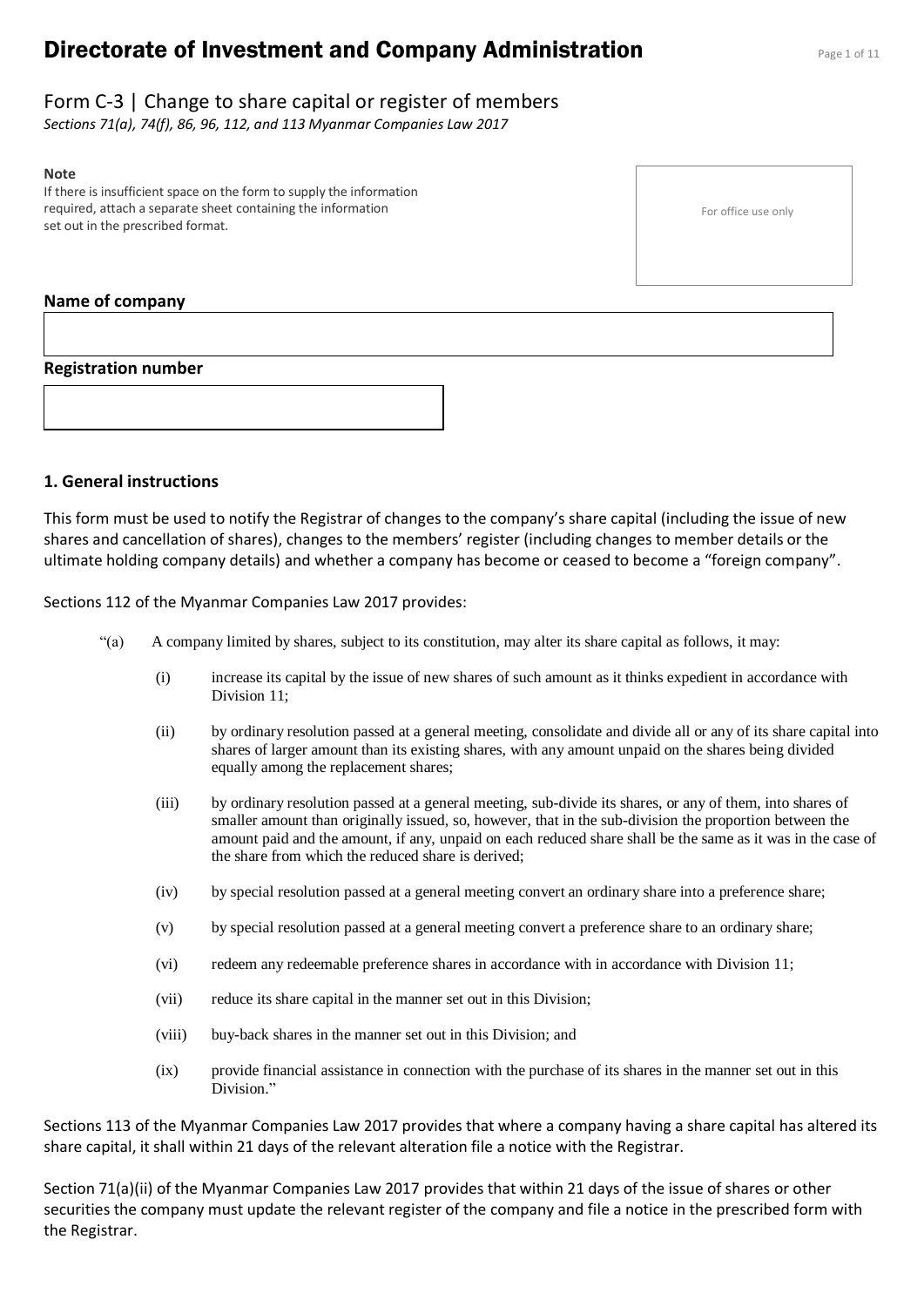Section 74 (e) and (f) of the Myanmar Companies Law 2017 provide that redeemable preference shares are cancelled on redemption and the company must notify the Registrar of the redemption in the form prescribed within 21 days of the redemption.

Section 86 of the Myanmar Companies Law 2017 provides that within 21 days of the registration of the transfer of shares the company must file notice of the transfer in the prescribed form with the Registrar. If as a result of the transfer the company has either become or ceased to be a foreign company, the notice must state this.

Section 96 of the Myanmar Companies Law 2017 provides that a company must file a notice in the prescribed form with the Registrar detailing any changes it makes to its register of members within 21 days of the relevant change.

**2.** Is there a change in the company's share capital:  $Yes$ *If "Yes" please provide the information below for the share capital of the company after the change.* **A. Total number of shares of all classes issued by the company: B. The currency in which the company's share capital is denominated: (MMK or USD) C. Is there a change in the company's ultimate holding company?** Yes No *The question only applies if the company has a member which is a corporate entity.* **Name of ultimate holding company Registration number (if applicable) Jurisdiction of incorporation**

#### **Effective date of change**



#### **D. Updated share capital structure (after the change)**

Where there has been a change to a class of shares (e.g. as a result of the issue or cancellation of shares) show the updated details for the share class in the table below (after the change). Details of share classes that have not changed are not required in be stated.

| Share class code | Full title of class if not listed in the share<br>class code table below | Total number<br>of shares | Total amount paid on<br>these shares (if<br>applicable) | Total amount unpaid<br>on these shares (if<br>applicable) |
|------------------|--------------------------------------------------------------------------|---------------------------|---------------------------------------------------------|-----------------------------------------------------------|
|                  |                                                                          |                           |                                                         |                                                           |
|                  |                                                                          |                           |                                                         |                                                           |
|                  |                                                                          |                           |                                                         |                                                           |

*The following are standard share codes that may be used to complete the table above. If the company will have a class of shares that does not appear in this table below please enter the full title of the class in the space provided above.*

| Share class code | <b>Full title of share class</b> |
|------------------|----------------------------------|
| ORD              | Ordinary                         |
|                  | Class A shares                   |
| B                | Class B shares                   |
|                  | Class C shares                   |
| <b>FMP</b>       | Employee's shares                |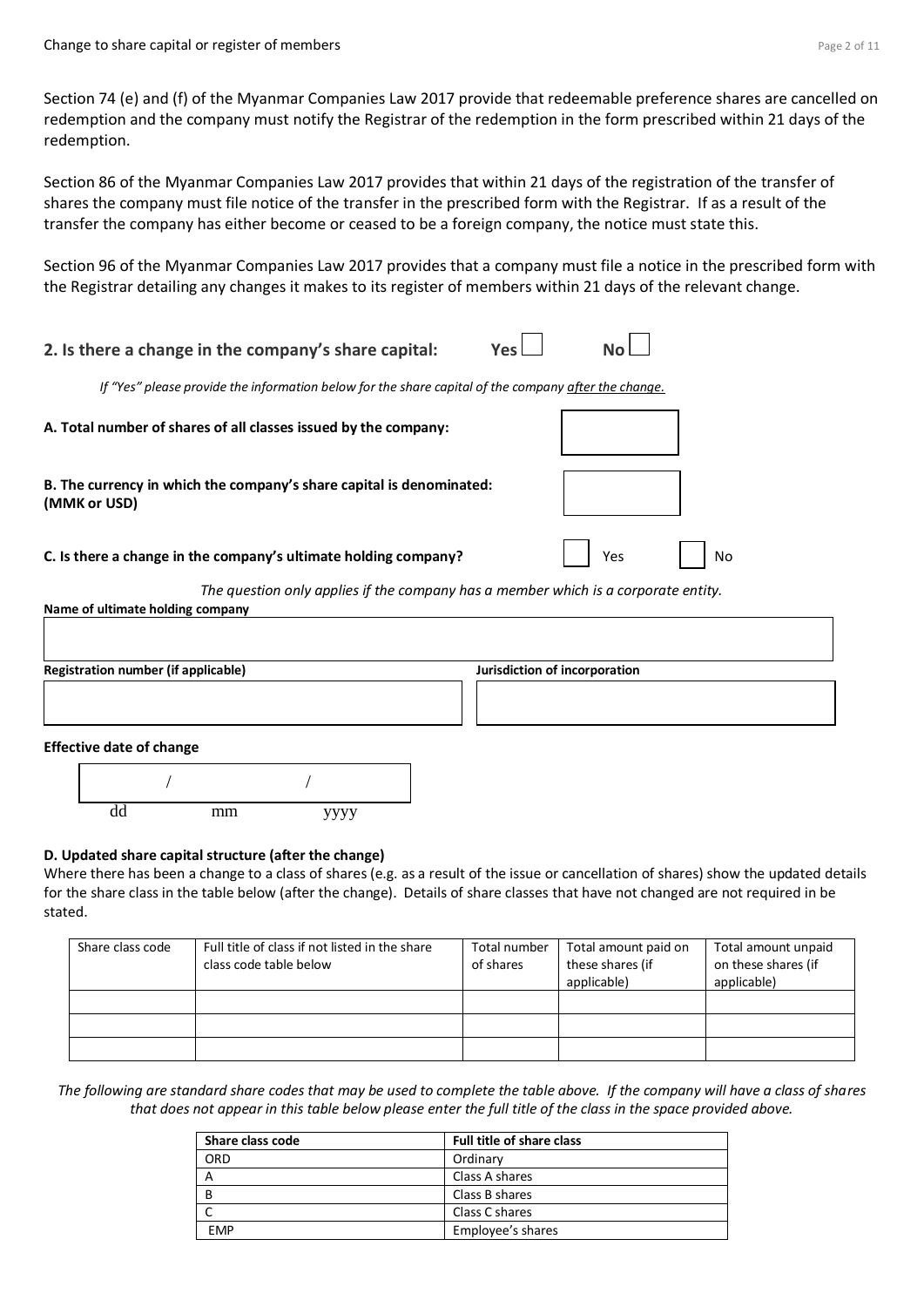| <b>MGM</b>  | Management shares            |
|-------------|------------------------------|
| <b>RED</b>  | Redeemable shares            |
| <b>PRF</b>  | Preference shares            |
| <b>RFDP</b> | Redeemable-Preference shares |

# **Effective date of change**



## **E. Increase in shares**

#### List details of new share in the table below.

| Share class<br>code | Full title of class if not listed in the<br>share class code table | Total number<br>of shares | Total amount paid<br>on these shares (if<br>applicable) | Total amount unpaid<br>on these shares (if<br>applicable) | Reason for increase<br>(select from table)<br>below) |
|---------------------|--------------------------------------------------------------------|---------------------------|---------------------------------------------------------|-----------------------------------------------------------|------------------------------------------------------|
|                     |                                                                    |                           |                                                         |                                                           |                                                      |
|                     |                                                                    |                           |                                                         |                                                           |                                                      |
|                     |                                                                    |                           |                                                         |                                                           |                                                      |

*The following are reasons used to complete the table above.*

| <b>Reason for increase</b> | <b>Description</b>     |
|----------------------------|------------------------|
| -NI                        | New issue of shares    |
| COV                        | Conversion of shares   |
| <b>DIV</b>                 | Sub-division of shares |

#### **Effective date of change**



# **F. Cancellation of shares**

List details of the share cancellations in the table below.

| Share class code | Full title of class if not listed in the<br>share class code table | Number of shares<br>cancelled | Total amount paid | Cancellation reason<br>(select from table<br>below) |
|------------------|--------------------------------------------------------------------|-------------------------------|-------------------|-----------------------------------------------------|
|                  |                                                                    |                               |                   |                                                     |
|                  |                                                                    |                               |                   |                                                     |
|                  |                                                                    |                               |                   |                                                     |

*The following are share cancellation reasons used to complete the table above.* 

| <b>Cancellation Reason</b> | <b>Description</b>      |
|----------------------------|-------------------------|
| <b>RDM</b>                 | Redemption of shares    |
| <b>CNS</b>                 | Consolidation of shares |
| <b>BB</b>                  | Buy-back of shares      |
| <b>CR</b>                  | Capital reduction       |
| <b>FFT</b>                 | Forfeiture of shares    |

# **Effective date of change**

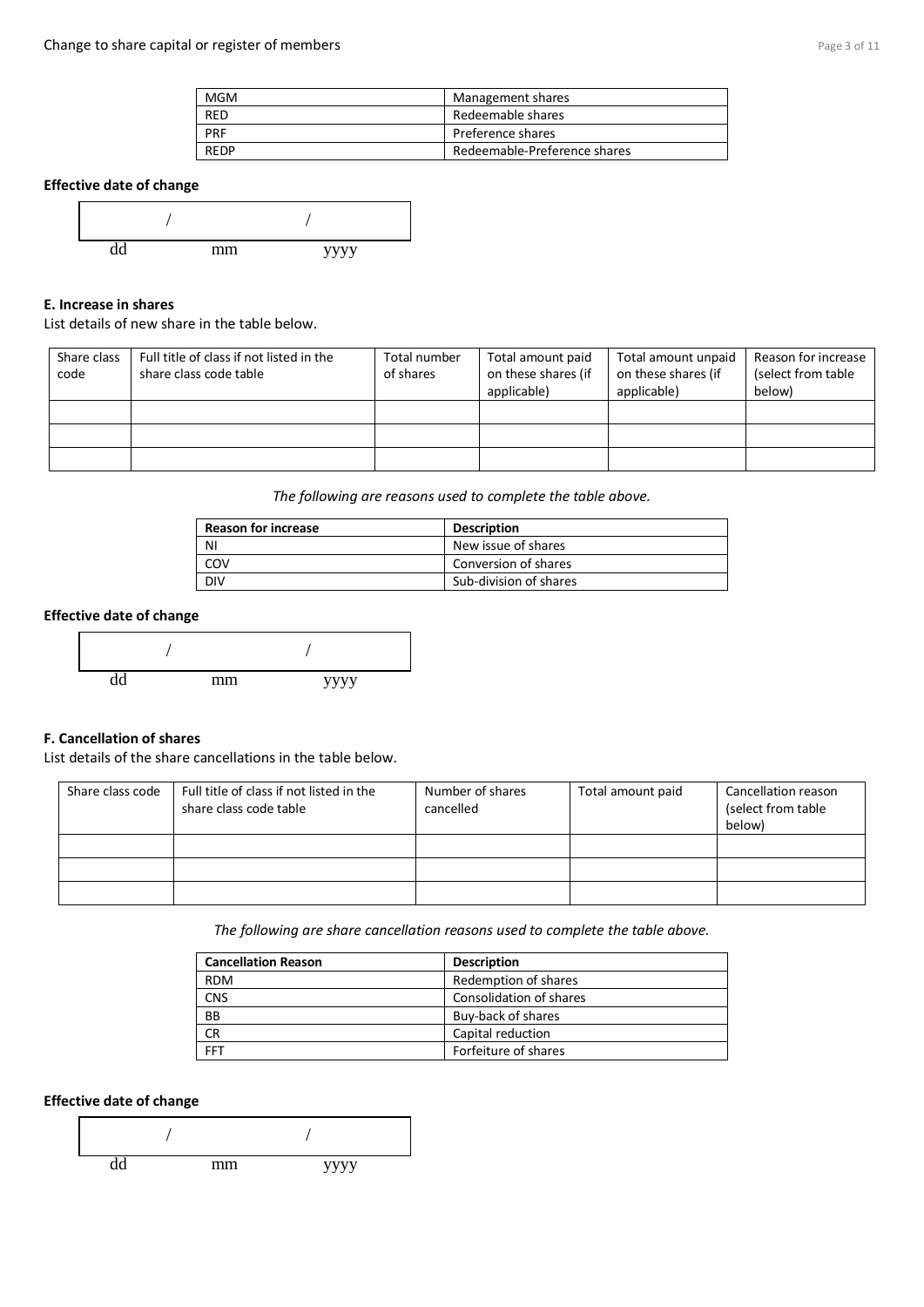#### **G. Declaration of compliance with requirements for changes to share capital**

#### *By signing this form, the authorised person affirms that the company has complied with all of the requirements under the Myanmar Companies Law 2017 with respect to changes to the company's share capital, including by passing the necessary resolutions.*

*Note: The company must maintain the relevant resolutions with the company records.*

# **3. Following the change the company will be a foreign company:** *A "foreign company" means a company incorporated in the Union in which an overseas corporation or other foreign person (or combination of them) owns or controls, directly or indirectly, an ownership interest of more than thirty-five per cent.* **Effective date of change**  dd mm yyyy **4. Following the change there will be a change in the register of members:** *If "Yes" please provide the information below for the register of members of the company after the change.* **A. Are there new members in the company?** Yes *If "Yes" please complete section 5 below to show the register of members of the company after the change.* **B.** Are there changes to existing members of the company? Yes *If "Yes" please complete section 6 below to show the register of members of the company after the change.* **C.** Are there members who have ceased to hold any shares in the company? Yes *If "Yes" please complete section 7 below to show the register of members of the company after the change.* / /

#### **Instructions for completing member information**

#### **For a public company**

A public company may have any number of members. However, this form is only required to be filed with the Registrar if there are changes to the 50 members holding the largest number of shares in the company or, if upon completion of the change a member will hold sufficient shares to become one of the top 50 shareholders. to (or such other members if the company has less than 50 members). If this applies, attach an updated list of members following the change which includes the following information:

a) If the member is a natural person, provide their full legal name and address in English, nationality and N.R.C (for Myanmar citizens) or passport (for foreign citizens), gender and date of birth.

b) If the member is another entity registered in the Union (such as another company or registered overseas corporation), provide the entity name and registration number.

c) If the member is an entity that is not registered in the Union (such as a non-registered overseas company), provide the entity name, registration number (if any), address, jurisdiction, and contact person information.

d) For every member, state the number and class of shares issued to that member, the total amount paid on those shares and the total amount unpaid on those shares. Please submit additional pages containing all required information for members with this application.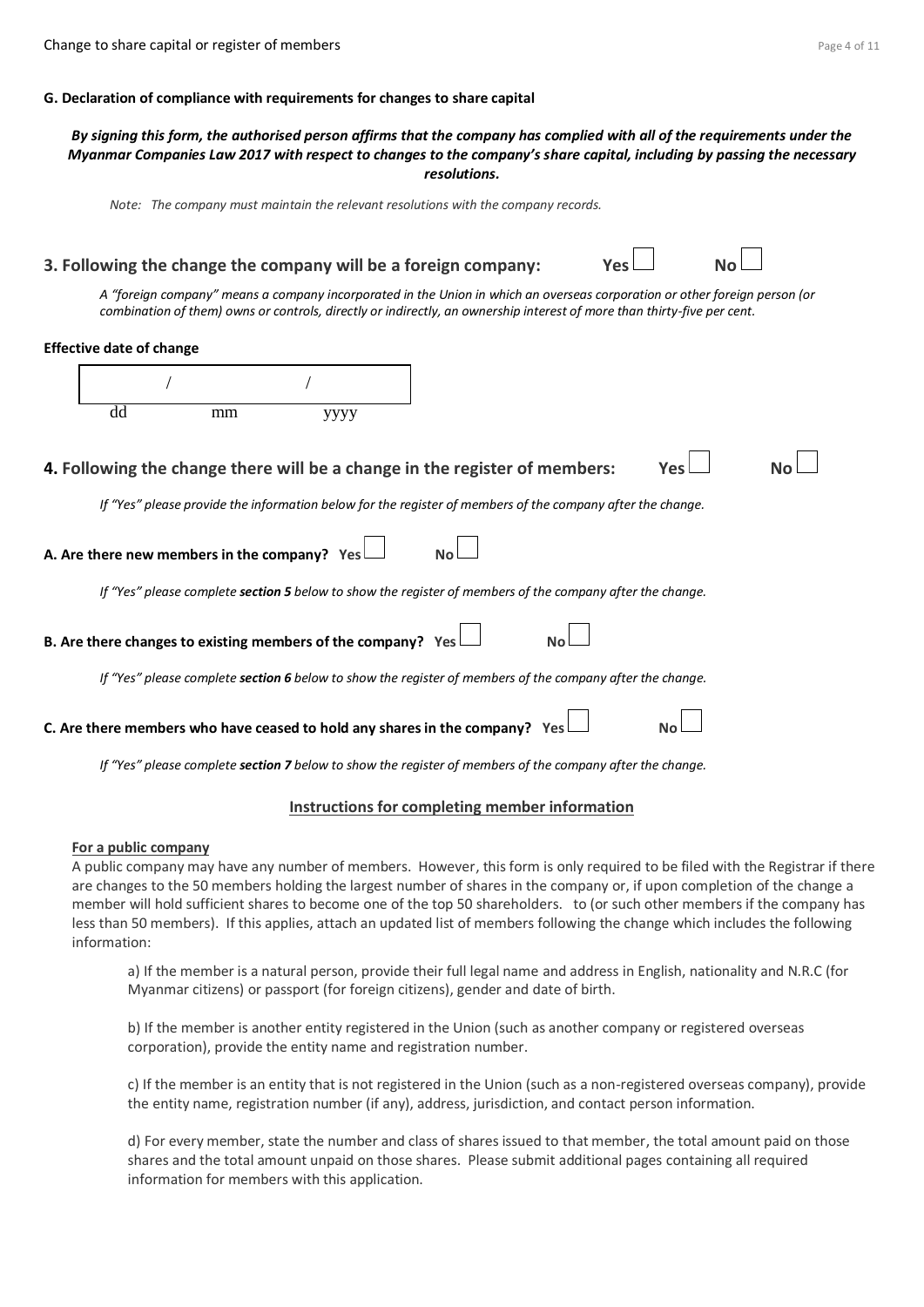# *By signing this form, the authorised person hereby certifies that the company has attached a true and correct list of members and attests that each person named as a member has consented in writing to act in this capacity and subscribe for the shares allotted to them.*

#### **For a private company**

A private company may have no more than fifty (50) members. However—

a) Shares held by employees of the company do not count towards this 50-members limit; and

b) If two or more persons hold one membership jointly, they are treated as one member. If the membership is jointly held, provide the particulars of each member on a separate sheet and indicate that the shares are jointly held.

#### *By signing this form, the authorised person attests that each person named as a member has consented in writing to act in this capacity and subscribe for the shares allotted to them.*

# **5. New Members (for private companies only)**

*Complete this section if new members have been added to a private company. If there is insufficient space please attach additional pages with this form containing the required information.*

# **A. New members that are natural persons**

## **i) First new member that is a natural person**

| <b>Nationality</b>                                                    |         | N.R.C (Myanmar citizens) / Passport No. (foreign citizens only) |
|-----------------------------------------------------------------------|---------|-----------------------------------------------------------------|
|                                                                       |         |                                                                 |
| Other nationalities, if applicable                                    |         |                                                                 |
|                                                                       |         |                                                                 |
| Date of birth<br>Gender                                               |         |                                                                 |
| Female<br>Male                                                        |         |                                                                 |
|                                                                       |         |                                                                 |
| <b>Address in English (required)</b><br>Street number and street name |         |                                                                 |
|                                                                       |         |                                                                 |
| Unit, level, etc. (if applicable)                                     |         |                                                                 |
|                                                                       |         |                                                                 |
| Quarter/City/Township                                                 |         |                                                                 |
|                                                                       |         |                                                                 |
|                                                                       |         |                                                                 |
| State/Region                                                          | Country | Postcode (optional)                                             |
|                                                                       |         |                                                                 |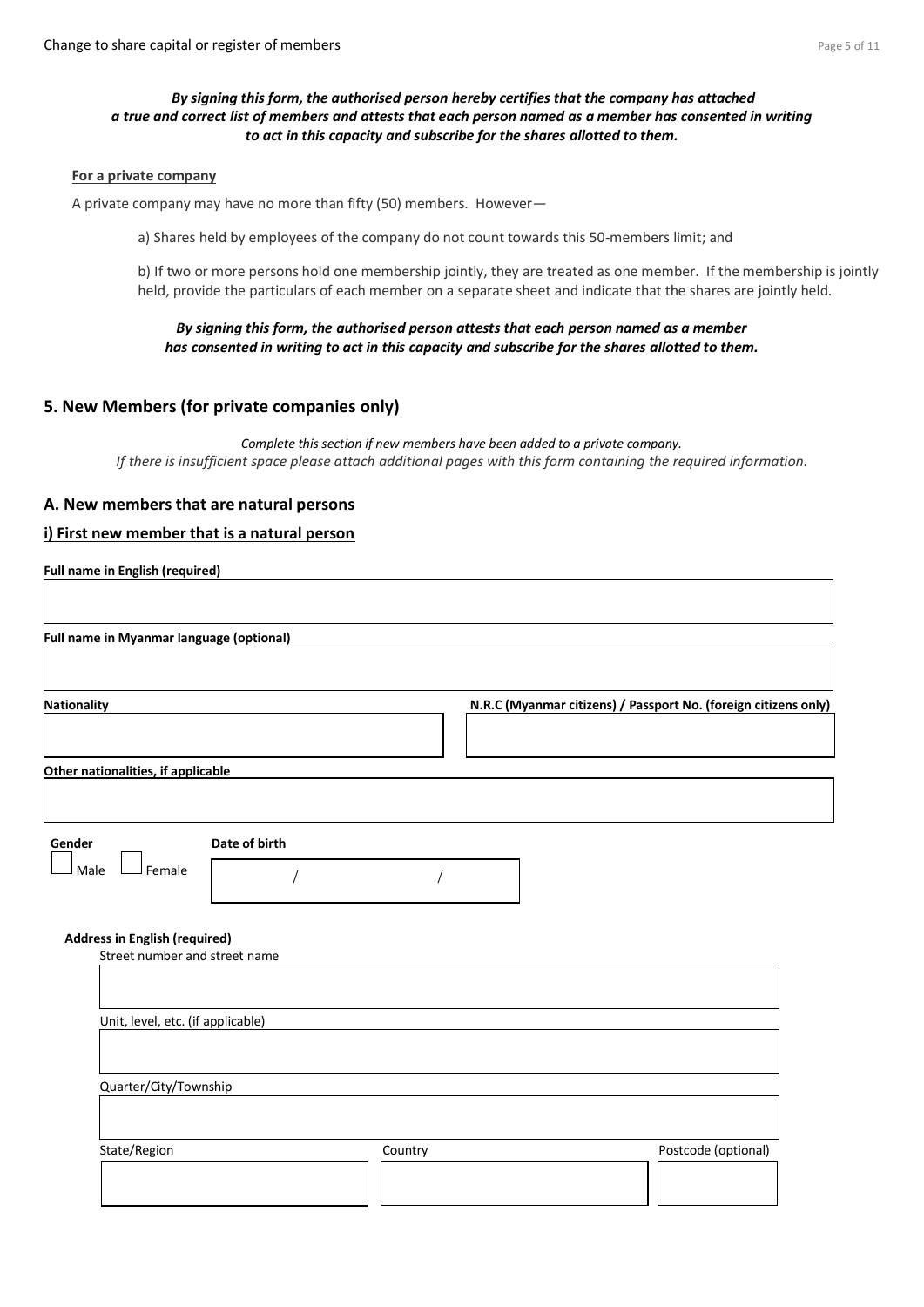# **Shareholding details**

| Share class code | Full title of class if not listed in the<br>share class code table | Total number<br>of shares | Total amount paid on<br>these shares (if<br>applicable) | Total amount unpaid<br>on these shares (if<br>applicable) |
|------------------|--------------------------------------------------------------------|---------------------------|---------------------------------------------------------|-----------------------------------------------------------|
|                  |                                                                    |                           |                                                         |                                                           |
|                  |                                                                    |                           |                                                         |                                                           |
|                  |                                                                    |                           |                                                         |                                                           |

# **Date of entry of member in register of members**



# **ii) Second new member that is a natural person**

| Full name in Myanmar language (optional)                                                                             |         |                                                                      |
|----------------------------------------------------------------------------------------------------------------------|---------|----------------------------------------------------------------------|
| <b>Nationality</b>                                                                                                   |         | N.R.C. (for Myanmar citizens) / Passport (for foreign citizens only) |
| Other nationalities, if applicable                                                                                   |         |                                                                      |
| Date of birth<br>Gender<br>J Female<br>Male<br><b>Address in English (required)</b><br>Street number and street name |         |                                                                      |
| Unit, level, etc. (if applicable)                                                                                    |         |                                                                      |
| Quarter/City/Township                                                                                                |         |                                                                      |
|                                                                                                                      | Country | Postcode (optional)                                                  |

| Share class code | Full title of class if not listed in the<br>share class code table below | Total number<br>of shares | Total amount paid on<br>these shares (if<br>applicable) | Total amount unpaid<br>on these shares (if<br>applicable) |
|------------------|--------------------------------------------------------------------------|---------------------------|---------------------------------------------------------|-----------------------------------------------------------|
|                  |                                                                          |                           |                                                         |                                                           |
|                  |                                                                          |                           |                                                         |                                                           |
|                  |                                                                          |                           |                                                         |                                                           |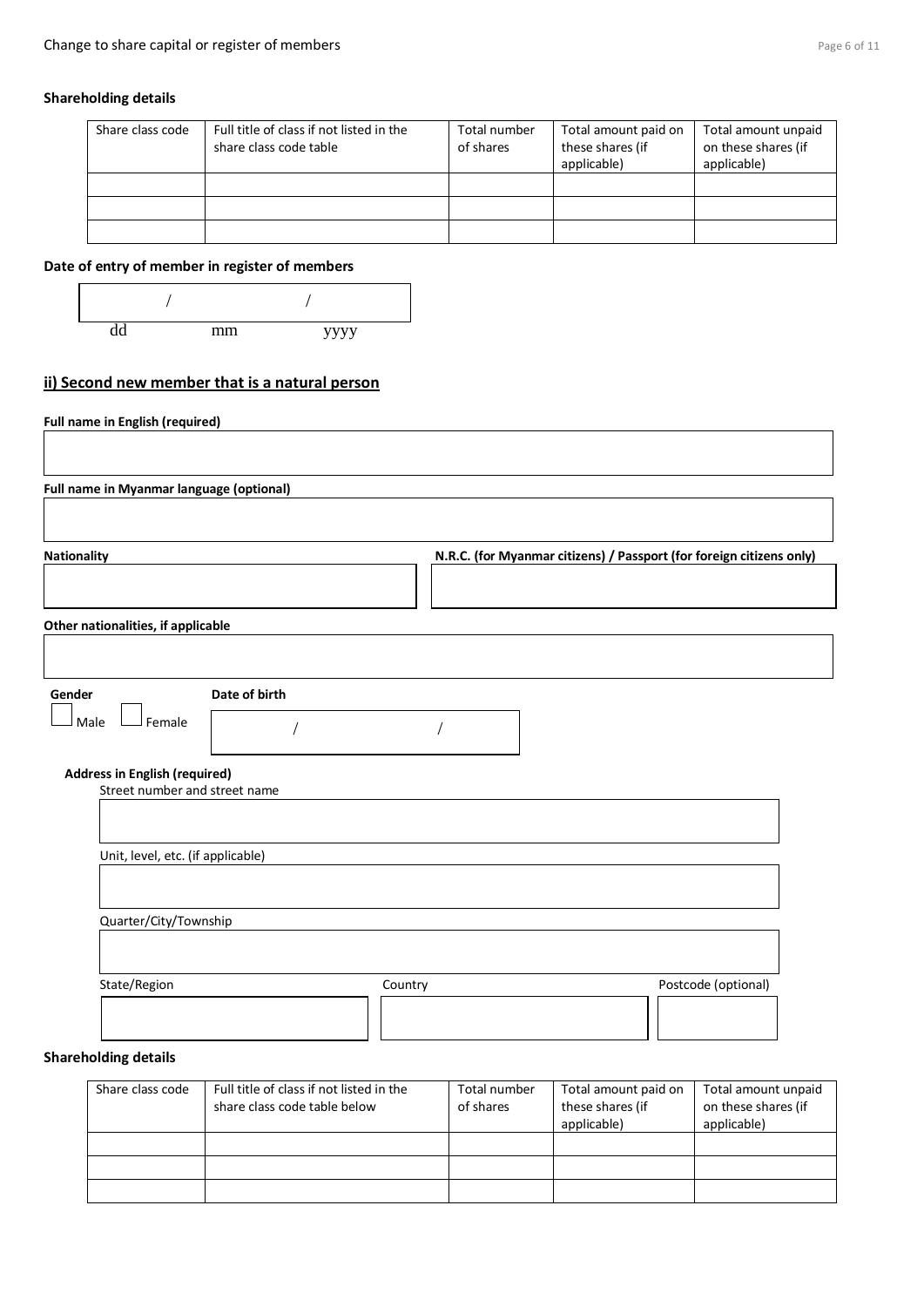# **Date of entry of member in register of members**

| mm | уууу |
|----|------|

# **B. New member that is a corporate entity**

**Name of company** 

**Registration number Jurisdiction of incorporation**

## **Address in English in home jurisdiction (for entities not registered in the Union)**

Street number and street name Unit, level, etc. (if applicable) Quarter/City/Township State/Region Country Country Postcode (optional)

#### **Shareholding details**

| Share class code | Full title of class if not listed in the<br>share class code table | Total number<br>of shares | Total amount paid on<br>these shares (if<br>applicable) | Total amount unpaid<br>on these shares (if<br>applicable) |
|------------------|--------------------------------------------------------------------|---------------------------|---------------------------------------------------------|-----------------------------------------------------------|
|                  |                                                                    |                           |                                                         |                                                           |
|                  |                                                                    |                           |                                                         |                                                           |
|                  |                                                                    |                           |                                                         |                                                           |

#### **Date of entry of member in register of members**



# **6. Change in existing members (for private companies only)**

*Complete this section if there are changes to the existing members of a private company. If there is insufficient space please attach additional pages with this form containing the required information.*

# **A. Changes to existing members that are natural persons**

# **i) First existing member that is a natural person**

**Full name in English (required)**

**Full name in Myanmar language (optional)**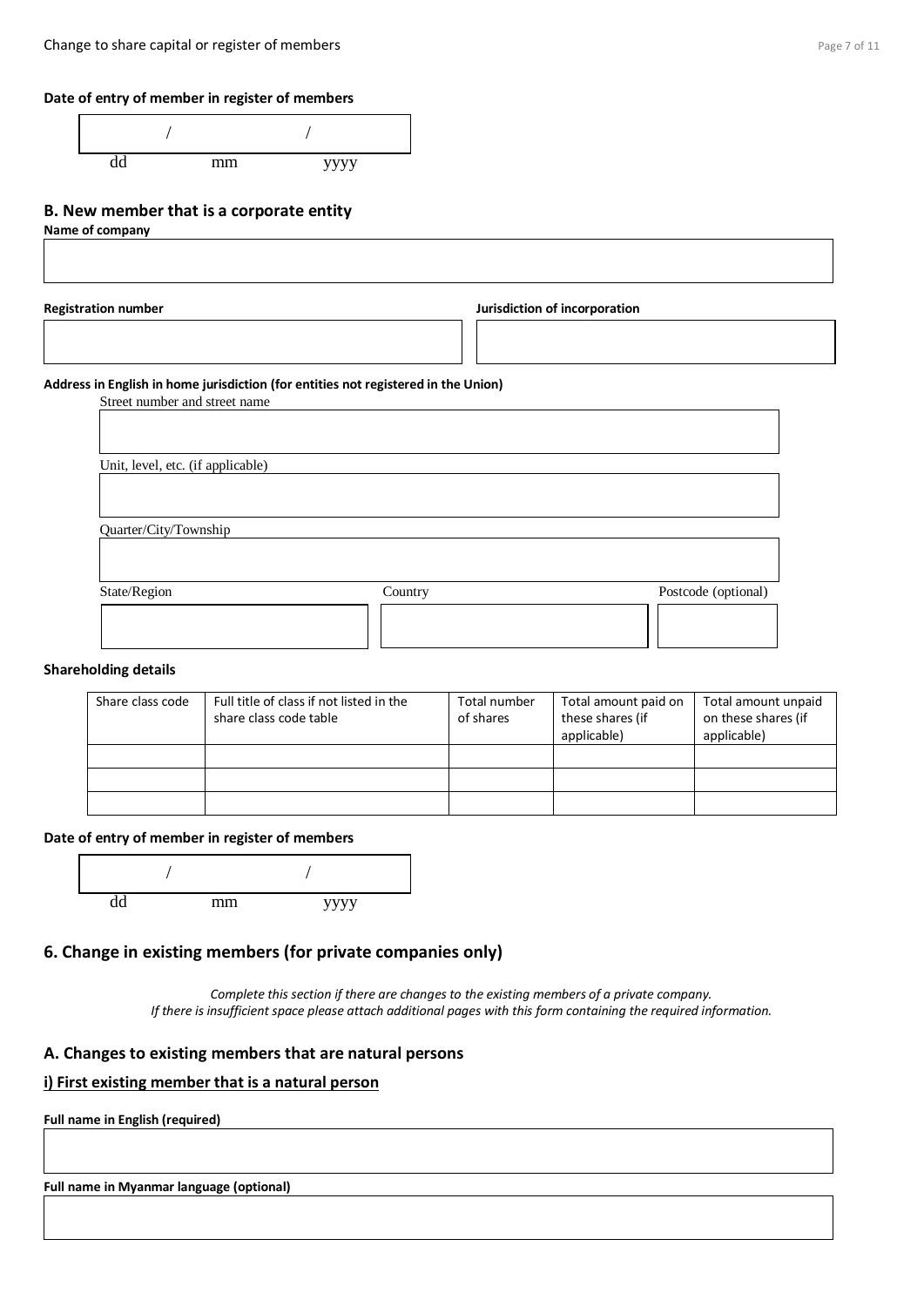**Nationality N.R.C. (Myanmar citizens only) / Passport (for foreign citizens only)**

#### **Address in English (required)**

Street number and street name

| Unit, level, etc. (if applicable) |         |                     |
|-----------------------------------|---------|---------------------|
|                                   |         |                     |
| Quarter/City/Township             |         |                     |
| State/Region                      | Country | Postcode (optional) |
|                                   |         |                     |
|                                   |         |                     |

#### **Shareholding details**

| Share class code | Full title of class if not listed in the<br>share class code table | Total number<br>of shares | Total amount paid on<br>these shares (if<br>applicable) | Total amount unpaid<br>on these shares (if<br>applicable) |
|------------------|--------------------------------------------------------------------|---------------------------|---------------------------------------------------------|-----------------------------------------------------------|
|                  |                                                                    |                           |                                                         |                                                           |
|                  |                                                                    |                           |                                                         |                                                           |
|                  |                                                                    |                           |                                                         |                                                           |

#### **Effective date of change**



# **i) Second existing member that is a natural person**

**Full name in English (required)**

**Full name in Myanmar language (optional)**

Mationality **Nationality N.R.C. (Myanmar citizens only)** / Passport (for foreign citizens only)

#### **Address in English (required)**

Street number and street name

Unit, level, etc. (if applicable)

Quarter/City/Township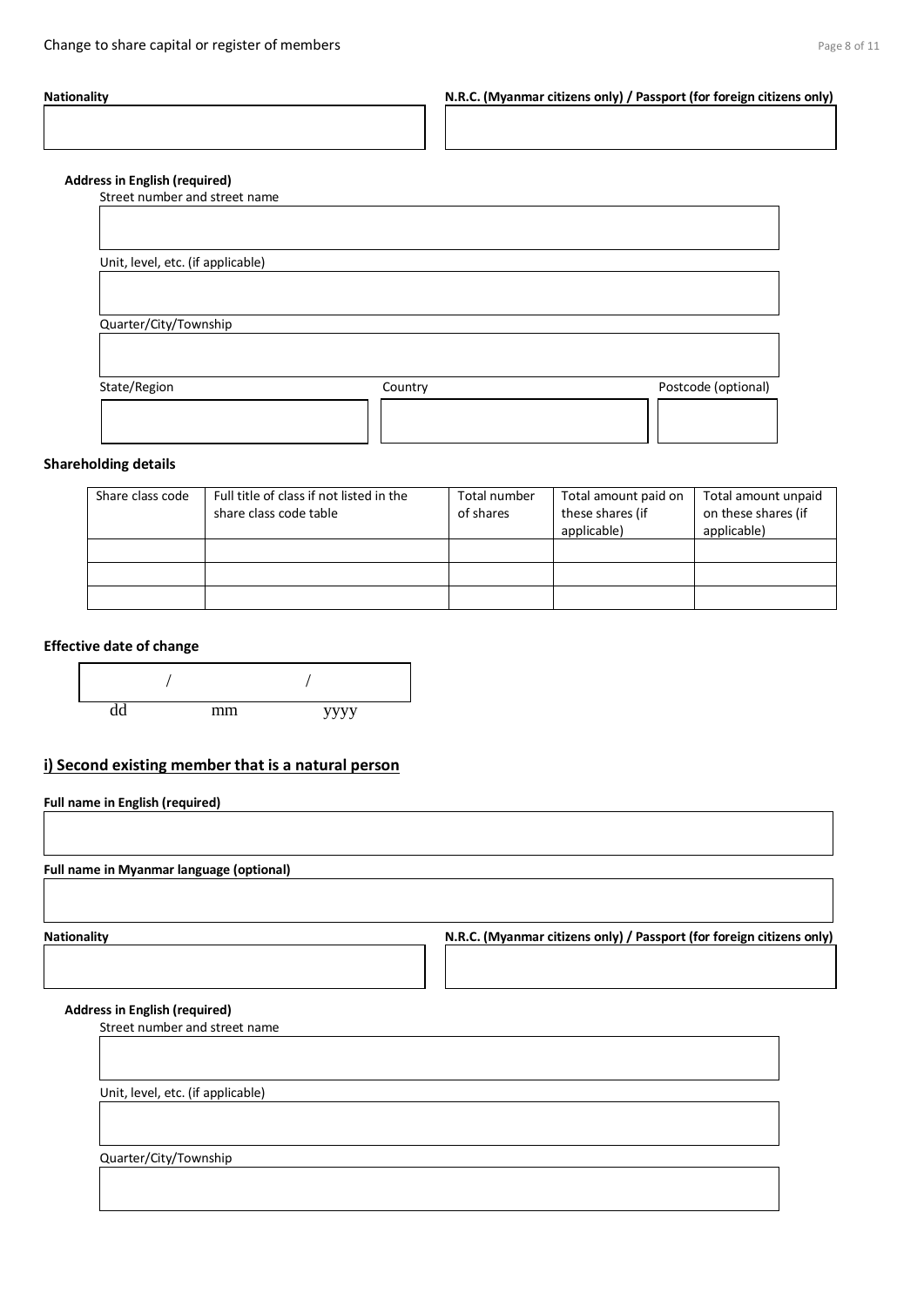| State/Region | Country | Postcode (optional) |
|--------------|---------|---------------------|
|              |         |                     |

# **Shareholding details**

| Share class code | Full title of class if not listed in the<br>share class code table | Total number<br>of shares | Total amount paid on<br>these shares (if<br>applicable) | Total amount unpaid<br>on these shares (if<br>applicable) |
|------------------|--------------------------------------------------------------------|---------------------------|---------------------------------------------------------|-----------------------------------------------------------|
|                  |                                                                    |                           |                                                         |                                                           |
|                  |                                                                    |                           |                                                         |                                                           |
|                  |                                                                    |                           |                                                         |                                                           |

# **Effective date of change**

| dd | mm | уууу |
|----|----|------|

# **i) Existing member that is a corporate entity**

| Name of company                                                                                                     |                               |
|---------------------------------------------------------------------------------------------------------------------|-------------------------------|
| <b>Registration number</b>                                                                                          | Jurisdiction of incorporation |
|                                                                                                                     |                               |
| Address in English in home jurisdiction (for entities not registered in the Union)<br>Street number and street name |                               |
| Unit, level, etc. (if applicable)                                                                                   |                               |
| Quarter/City/Township                                                                                               |                               |
|                                                                                                                     |                               |

| State/Region | Country | Postcode (optional) |
|--------------|---------|---------------------|
|              |         |                     |
|              |         |                     |
|              |         |                     |

# **Shareholding details**

| Share class code | Full title of class if not listed in the<br>share class code table | Total number<br>of shares | Total amount paid on<br>these shares (if<br>applicable) | Total amount unpaid<br>on these shares (if<br>applicable) |
|------------------|--------------------------------------------------------------------|---------------------------|---------------------------------------------------------|-----------------------------------------------------------|
|                  |                                                                    |                           |                                                         |                                                           |
|                  |                                                                    |                           |                                                         |                                                           |
|                  |                                                                    |                           |                                                         |                                                           |

# **Effective date of change**

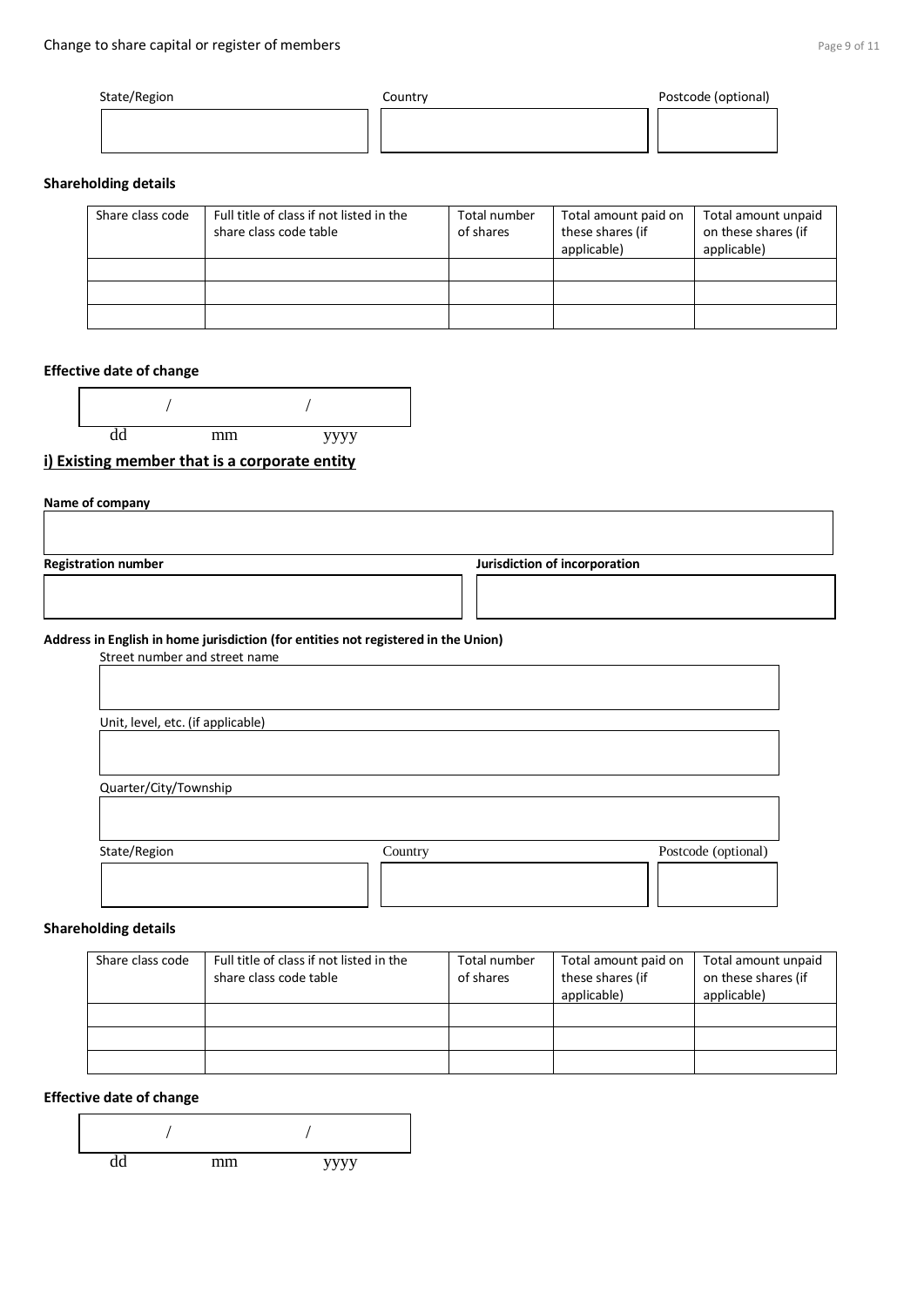# **7. Existing member ceasing to hold any shares (for private companies only)**

*Complete this section if an existing member has ceased to hold all shares in a private company. If there is insufficient space please attach additional pages with this form containing the required information.*

# **A. Existing member ceasing to hold all shares that is a natural person**

# **i) First existing member that is a natural person**

| Full name in English (required)                                          |                                                                       |
|--------------------------------------------------------------------------|-----------------------------------------------------------------------|
|                                                                          |                                                                       |
| Full name in Myanmar language (optional)                                 |                                                                       |
|                                                                          |                                                                       |
|                                                                          |                                                                       |
| <b>Nationality</b>                                                       | N.R.C. (Myanmar citizens only) / Passport (for foreign citizens only) |
|                                                                          |                                                                       |
| <b>Effective date of change</b>                                          |                                                                       |
|                                                                          |                                                                       |
| $\overline{dd}$<br>mm<br>уууу                                            |                                                                       |
|                                                                          |                                                                       |
| ii) Second existing member that is a natural person                      |                                                                       |
| <b>Full name in English (required)</b>                                   |                                                                       |
|                                                                          |                                                                       |
| Full name in Myanmar language (optional)                                 |                                                                       |
|                                                                          |                                                                       |
| Nationality                                                              | N.R.C. (Myanmar citizens only) / Passport (for foreign citizens only) |
|                                                                          |                                                                       |
| <b>Effective date of change</b>                                          |                                                                       |
|                                                                          |                                                                       |
| $\overline{dd}$<br>mm<br>уууу                                            |                                                                       |
|                                                                          |                                                                       |
| B. Existing member ceasing to hold all shares that is a corporate entity |                                                                       |
| Name of company                                                          |                                                                       |
|                                                                          |                                                                       |
| <b>Registration number</b>                                               | Jurisdiction of incorporation                                         |
|                                                                          |                                                                       |
| <b>Effective date of change</b>                                          |                                                                       |
|                                                                          |                                                                       |

| ٠<br>uu | mm | <b>VVVV</b> |
|---------|----|-------------|